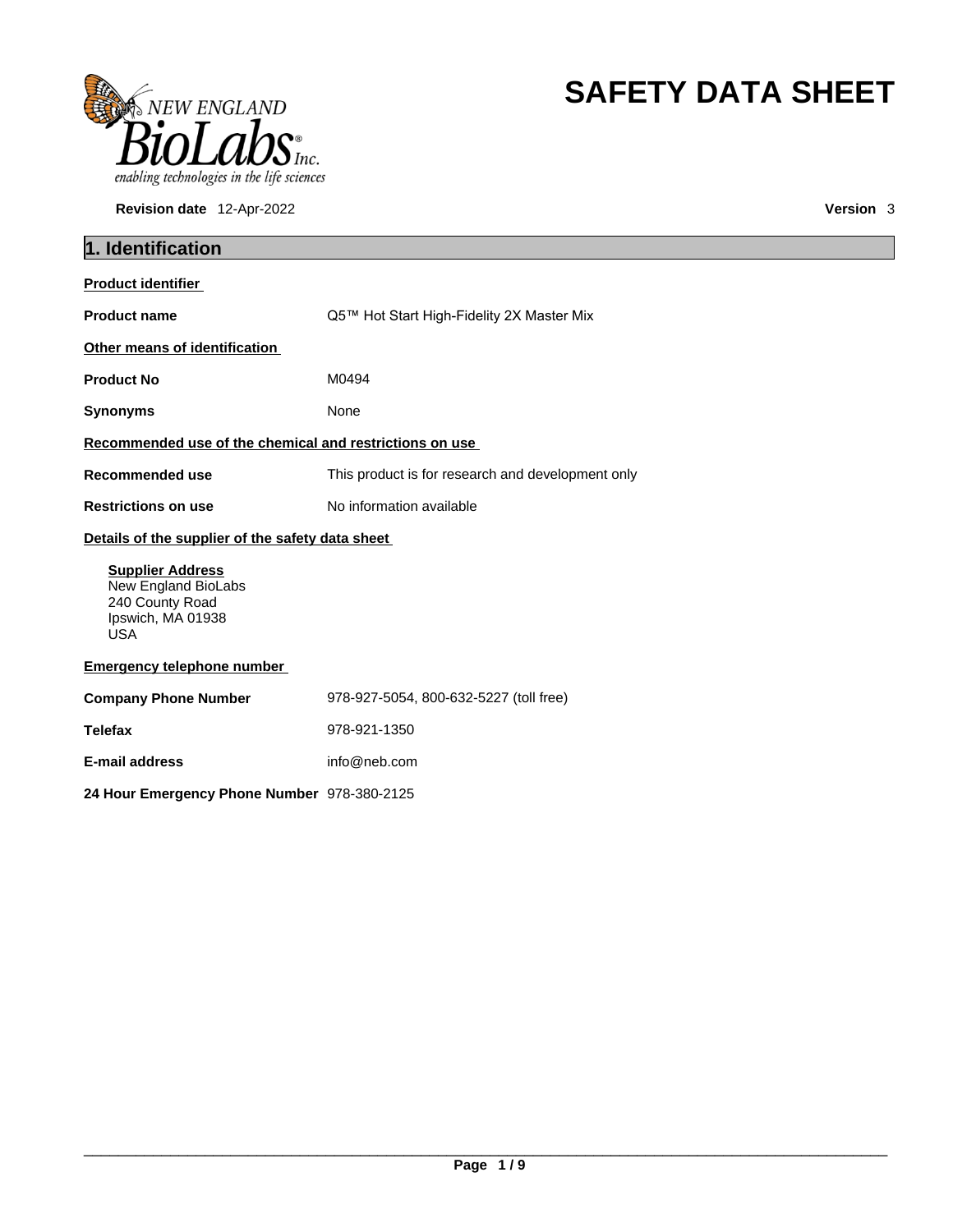## **2. Hazard(s) identification**

### **Classification**

This product is not considered hazardous by either the US 2012 OSHA Hazard Communication Standard (29 CFR 1910.1200) or the Canadian Workplace Hazardous Material Information System (WHMIS 2015)

## **Emergency Overview**

The product contains no substances which at their given concentration, are considered to be hazardous to health.

**Appearance** Colorless **Physical state** Liquid **Odor** Mild

## **Label elements**

**Hazard statements**  This product is not considered hazardous by either the US 2012 OSHA Hazard Communication Standard (29 CFR 1910.1200) or the Canadian Workplace Hazardous Material Information System (WHMIS 2015)

**Other information** 

No information available.

## **3. Composition/information on ingredients**

## **Substance**

Not applicable.

#### **Mixture**

| Chemical name       | CAS No       | Weight-%    | <b>Hazardous Material</b><br><b>Information Review</b><br>Act registry number<br>(HMIRA registry #) | Date HMIRA filed and<br>date exemption<br>granted (if applicable) |
|---------------------|--------------|-------------|-----------------------------------------------------------------------------------------------------|-------------------------------------------------------------------|
| <b>Trade Secret</b> | Trade secret | $5 - 10$    |                                                                                                     |                                                                   |
| Trade Secret        | Trade secret | $5 - 10$    |                                                                                                     |                                                                   |
| Trade Secret        | Trade secret | $0.5 - 1.5$ |                                                                                                     |                                                                   |

## **4. First-aid measures**

## **Description of first aid measures**

| <b>Inhalation</b>                                           | Remove to fresh air.                                                                                                    |
|-------------------------------------------------------------|-------------------------------------------------------------------------------------------------------------------------|
| Eye contact                                                 | Rinse thoroughly with plenty of water for at least 15 minutes, lifting lower and upper eyelids.<br>Consult a physician. |
| <b>Skin contact</b>                                         | Wash skin with soap and water.                                                                                          |
| Ingestion                                                   | Rinse mouth.                                                                                                            |
| Most important symptoms and effects, both acute and delayed |                                                                                                                         |
| <b>Symptoms</b>                                             | No information available.                                                                                               |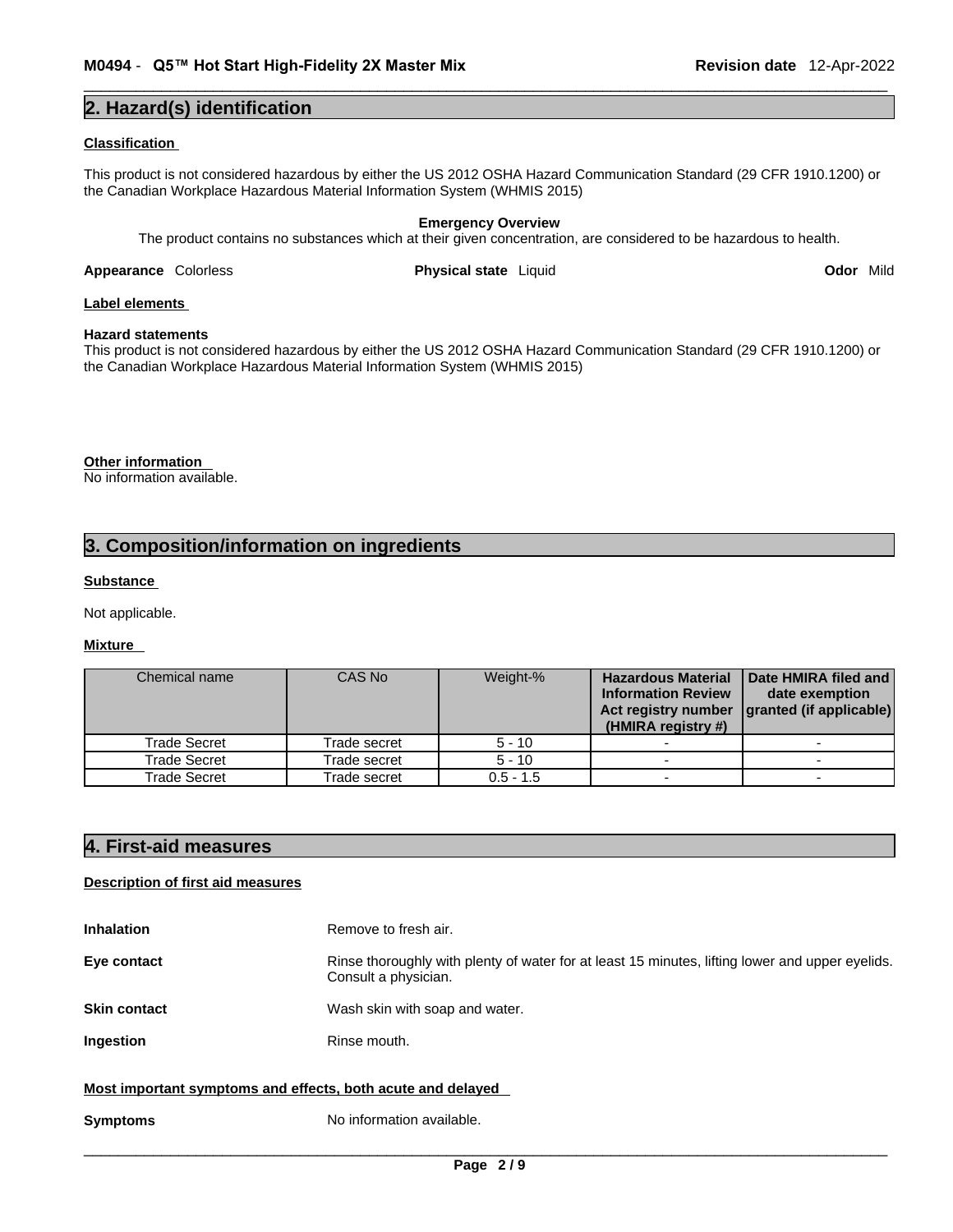## **Indication of any immediate medical attention and special treatment needed**

**Note to physicians** Treat symptomatically.

## **5. Fire-fighting measures**

| <b>Suitable Extinguishing Media</b>                                                                | Use extinguishing measures that are appropriate to local circumstances and the<br>surrounding environment.                            |
|----------------------------------------------------------------------------------------------------|---------------------------------------------------------------------------------------------------------------------------------------|
| <b>Large Fire</b>                                                                                  | CAUTION: Use of water spray when fighting fire may be inefficient.                                                                    |
| Unsuitable extinguishing media                                                                     | Do not scatter spilled material with high pressure water streams.                                                                     |
| Specific hazards arising from the<br>chemical                                                      | No information available.                                                                                                             |
| <b>Explosion data</b><br>Sensitivity to mechanical impact None.<br>Sensitivity to static discharge | None.                                                                                                                                 |
| Special protective equipment and<br>precautions for fire-fighters                                  | Firefighters should wear self-contained breathing apparatus and full firefighting turnout<br>gear. Use personal protection equipment. |

## **6. Accidental release measures**

## **Personal precautions, protective equipment and emergency procedures**

**Personal precautions** Ensure adequate ventilation.

## **Methods and material for containment and cleaning up**

| <b>Methods for containment</b> | Prevent further leakage or spillage if safe to do so. |
|--------------------------------|-------------------------------------------------------|
| Methods for cleaning up        | Pick up and transfer to properly labeled containers.  |

| 7. Handling and storage                                      |                                                                          |  |
|--------------------------------------------------------------|--------------------------------------------------------------------------|--|
| <b>Precautions for safe handling</b>                         |                                                                          |  |
| Advice on safe handling                                      | Handle in accordance with good industrial hygiene and safety practice.   |  |
| Conditions for safe storage, including any incompatibilities |                                                                          |  |
| <b>Storage Conditions</b>                                    | Keep containers tightly closed in a dry, cool and well-ventilated place. |  |

## **8. Exposure controls/personal protection**

## **Control parameters**

**Exposure Limits**

| Chemical name | <b>ACGIH TLV</b> | <b>OSHA</b><br><b>PF</b>                   | <b>NIOSH</b> |
|---------------|------------------|--------------------------------------------|--------------|
| Trade Secret  |                  | TWA: $15 \text{ ma/m}^3$<br>mist.<br>total |              |
|               |                  | particulate                                |              |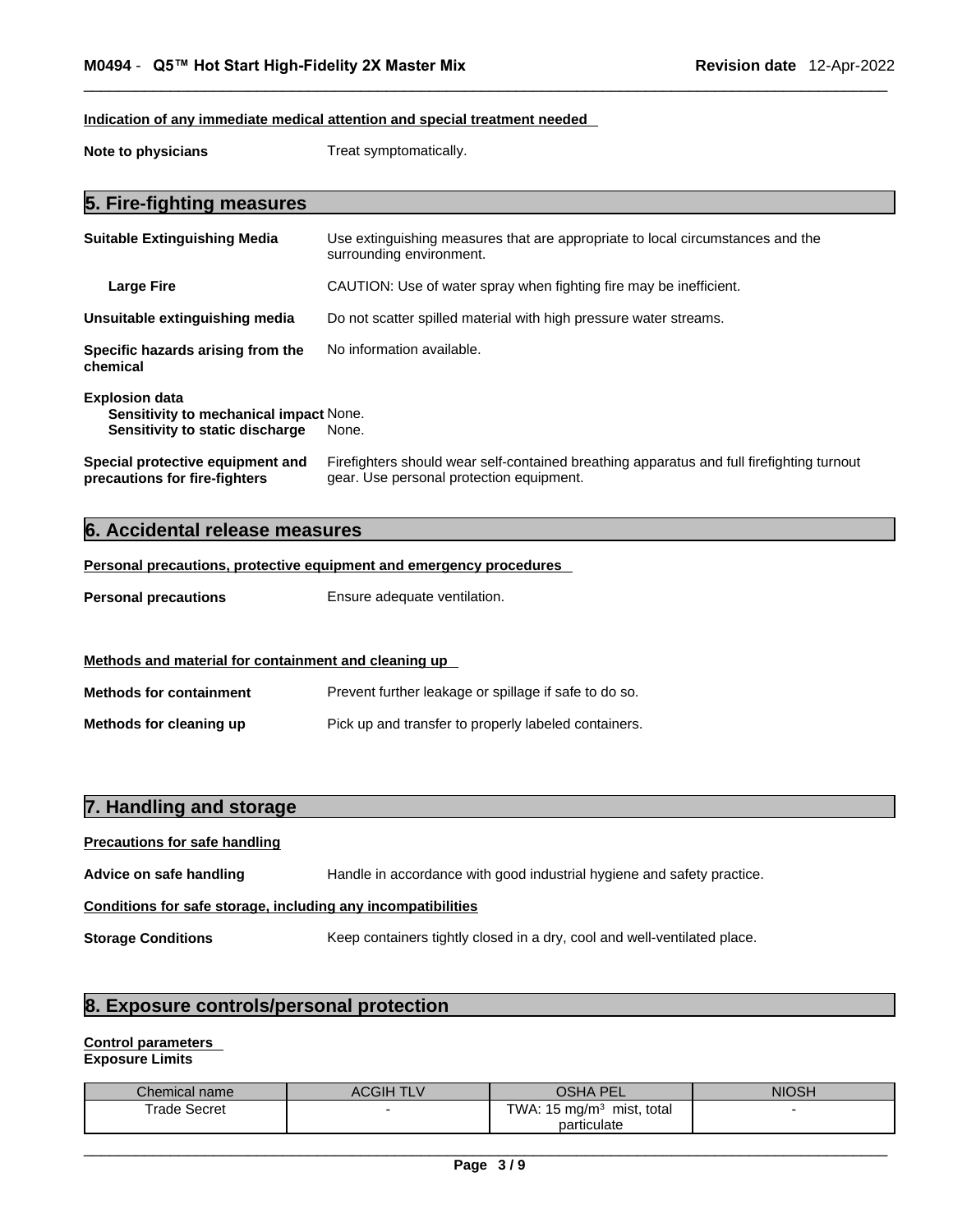|               |                          |                          | TWA: 5 mg/m <sup>3</sup> mist, respirable<br>fraction<br>(vacated) TWA: $10 \text{ mg/m}^3$<br>mist, total particulate<br>(vacated) TWA: 5 mg/m <sup>3</sup> mist,<br>respirable fraction |                          |
|---------------|--------------------------|--------------------------|-------------------------------------------------------------------------------------------------------------------------------------------------------------------------------------------|--------------------------|
| Chemical name | Alberta                  | <b>British Columbia</b>  | Ontario                                                                                                                                                                                   | Quebec                   |
| Trade Secret  | TWA: $10 \text{ mg/m}^3$ | TWA: $10 \text{ mg/m}^3$ |                                                                                                                                                                                           | TWA: $10 \text{ mg/m}^3$ |
|               |                          | TWA: $3 \text{ mg/m}^3$  |                                                                                                                                                                                           |                          |

Other information **Vacated limits revoked by the Court of Appeals decision in AFL-CIO v. OSHA, 965 F.2d 962** (11th Cir., 1992).

## **Appropriate engineering controls**

| <b>Engineering controls</b>           | <b>Showers</b><br>Eyewash stations<br>Ventilation systems.                                                                                                                  |
|---------------------------------------|-----------------------------------------------------------------------------------------------------------------------------------------------------------------------------|
|                                       | Individual protection measures, such as personal protective equipment                                                                                                       |
| <b>Eye/face protection</b>            | No special protective equipment required.                                                                                                                                   |
| <b>Hand protection</b>                | No special protective equipment required.                                                                                                                                   |
| Skin and body protection              | No special protective equipment required.                                                                                                                                   |
| <b>Respiratory protection</b>         | No protective equipment is needed under normal use conditions. If exposure limits are<br>exceeded or irritation is experienced, ventilation and evacuation may be required. |
| <b>General hygiene considerations</b> | Handle in accordance with good industrial hygiene and safety practice.                                                                                                      |

## **9. Physical and chemical properties**

| Information on basic physical and chemical properties |                          |                  |
|-------------------------------------------------------|--------------------------|------------------|
| <b>Physical state</b>                                 | Liquid                   |                  |
| Appearance                                            | Colorless                |                  |
| <b>Color</b>                                          | No information available |                  |
| Odor                                                  | Mild                     |                  |
| <b>Odor threshold</b>                                 | No information available |                  |
|                                                       |                          |                  |
| <b>Property</b>                                       | Values                   | Remarks • Method |
| рH                                                    | No data available        |                  |
| Melting point / freezing point                        | No data available        | None known       |
| Initial boiling point and boiling                     | 100 °C / 212 °F          |                  |
| range                                                 |                          |                  |
| <b>Flash point</b>                                    | No data available        | None known       |
| <b>Evaporation rate</b>                               | No data available        | None known       |
| Flammability (solid, gas)                             | No data available        | None known       |
| <b>Flammability Limit in Air</b>                      |                          | None known       |
| Upper flammability or explosive                       | No data available        |                  |
| limits                                                |                          |                  |
| Lower flammability or explosive                       | No data available        |                  |
| limits                                                |                          |                  |
| Vapor pressure                                        | No data available        | None known       |
| Vapor density                                         | No data available        | None known       |
| <b>Relative density</b>                               | No data available        | None known       |
| <b>Water solubility</b>                               | No data available        | None known       |
|                                                       |                          |                  |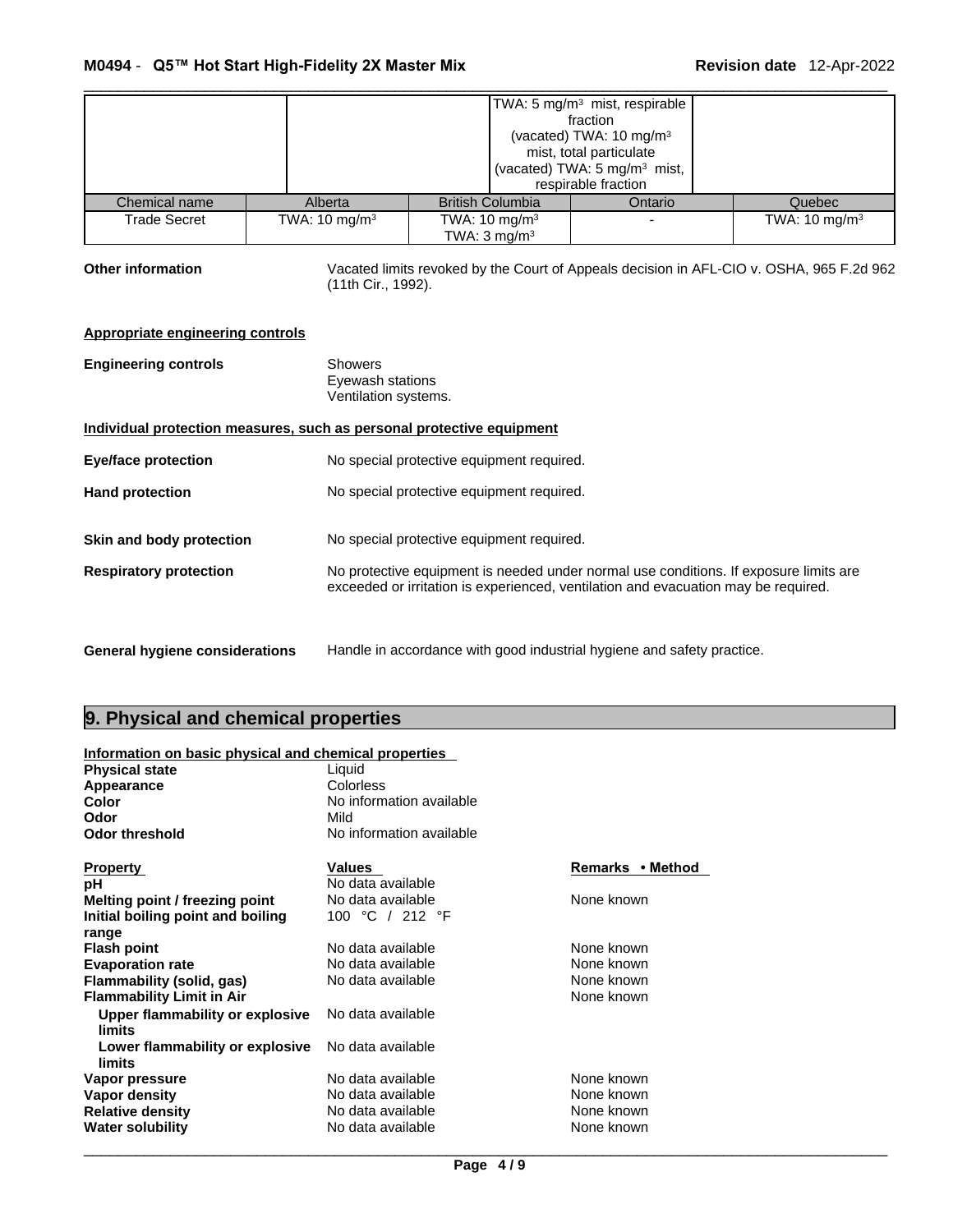| No data available        |            |
|--------------------------|------------|
| No data available        | None known |
| 215 °C / 419 °F          |            |
| No data available        |            |
| No data available        | None known |
| No data available        | None known |
|                          |            |
| No information available |            |
| No information available |            |
| No information available |            |
| No information available |            |
| No information available |            |
| No information available |            |
| No information available |            |
|                          |            |

## **10. Stability and reactivity**

| <b>Reactivity</b>                                                       | No information available.                 |
|-------------------------------------------------------------------------|-------------------------------------------|
| <b>Chemical stability</b>                                               | Stable under normal conditions.           |
| <b>Possibility of hazardous reactions</b> None under normal processing. |                                           |
| <b>Conditions to avoid</b>                                              | None known based on information supplied. |
| Incompatible materials                                                  | None known based on information supplied. |
|                                                                         |                                           |

**Hazardous decomposition products** None known based on information supplied.

## **11. Toxicological information**

## **Information on likely routes of exposure**

| <b>Inhalation</b>                                                 | Specific test data for the substance or mixture is not available.            |
|-------------------------------------------------------------------|------------------------------------------------------------------------------|
| Eye contact                                                       | Specific test data for the substance or mixture is not available.            |
| <b>Skin contact</b>                                               | Specific test data for the substance or mixture is not available.            |
| <b>Ingestion</b>                                                  | Specific test data for the substance or mixture is not available.            |
|                                                                   | Symptoms related to the physical, chemical and toxicological characteristics |
| Symptoms                                                          | No information available.                                                    |
| Acute toxicity                                                    |                                                                              |
| <b>Numerical measures of toxicity</b><br>No information available |                                                                              |

## **The following values are calculated based on chapter 3.1 of the GHS document**

| ATEmix (oral)   | 65,024.80 mg/kg |
|-----------------|-----------------|
| ATEmix (dermal) | 83,333.30 mg/kg |

## **Component Information**

| Chemical name | Oral LD50             | Dermal LD50            | Inhalation LC50       |
|---------------|-----------------------|------------------------|-----------------------|
| Trade Secret  | $= 12600$ mg/kg (Rat) | Rabbit)<br>> 10 g/kg ( | > 2.75 mg/L (Rat) 4 h |
| Trade Secret  | $= 28300$ mg/kg (Rat) | $= 40000$ mg/kg (Rat)  | > 5.33 mg/L (Rat) 4 h |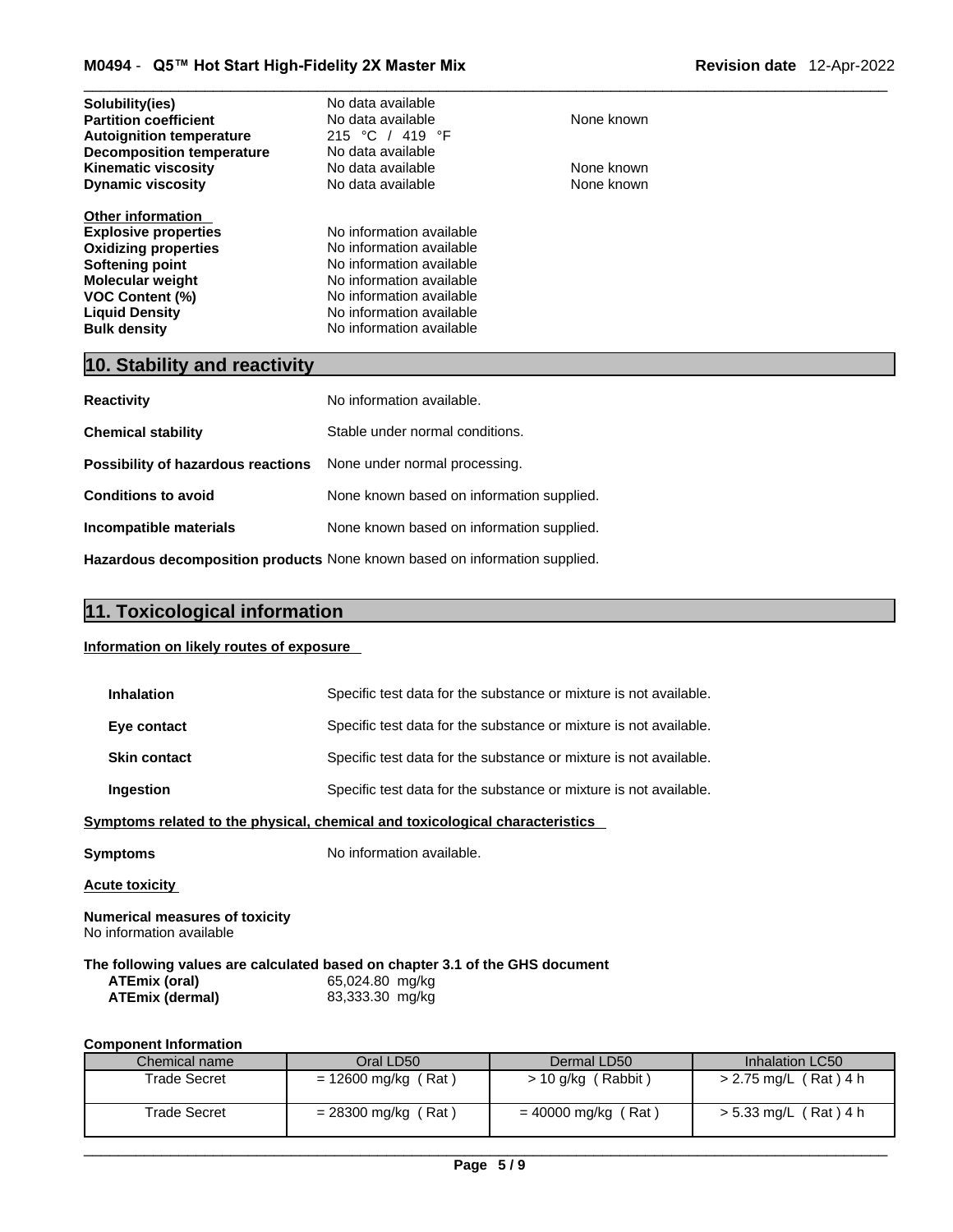## M0494 - Q5™ Hot Start High-Fidelity 2X Master Mix Figure 2001 - Revision date 12-Apr-2022

| <b>Trade Secret</b>                                                                        | $= 2600$ mg/kg (Rat)      |  |  |
|--------------------------------------------------------------------------------------------|---------------------------|--|--|
|                                                                                            |                           |  |  |
| Delayed and immediate effects as well as chronic effects from short and long-term exposure |                           |  |  |
| <b>Skin corrosion/irritation</b>                                                           | No information available. |  |  |
| Serious eye damage/eye irritation                                                          | No information available. |  |  |
| Respiratory or skin sensitization                                                          | No information available. |  |  |
| <b>Germ cell mutagenicity</b>                                                              | No information available. |  |  |
| Carcinogenicity                                                                            | No information available. |  |  |
| <b>Reproductive toxicity</b>                                                               | No information available. |  |  |
| <b>STOT - single exposure</b>                                                              | No information available. |  |  |
| <b>STOT - repeated exposure</b>                                                            | No information available. |  |  |
| <b>Aspiration hazard</b>                                                                   | No information available. |  |  |

## **12. Ecological information**

## **Ecotoxicity**

| Chemical name       | Algae/aquatic plants     | <b>Fish</b>                | Toxicity to    | Crustacea              |
|---------------------|--------------------------|----------------------------|----------------|------------------------|
|                     |                          |                            | microorganisms |                        |
| <b>Trade Secret</b> |                          | LC50: 51 - 57mL/L (96h,    |                |                        |
|                     |                          | Oncorhynchus mykiss)       |                |                        |
| <b>Trade Secret</b> |                          | $LC50: = 34000$ mg/L (96h, |                |                        |
|                     |                          | Pimephales promelas)       |                |                        |
|                     |                          | LC50: 33 - 37g/L (96h,     |                |                        |
|                     |                          | Oncorhynchus mykiss)       |                |                        |
|                     |                          | LC50: >40g/L (96h,         |                |                        |
|                     |                          | Lepomis macrochirus)       |                |                        |
|                     |                          | LC50: =41.7g/L (96h,       |                |                        |
|                     |                          | Cyprinus carpio)           |                |                        |
| <b>Trade Secret</b> | EC50: $=2500$ mg/L (72h, | LC50: =1060mg/L (96h,      |                | EC50: $=825mg/L(48h,$  |
|                     | Desmodesmus              | Lepomis macrochirus)       |                | Daphnia magna)         |
|                     | subspicatus)             | LC50: 750 - 1020mg/L       |                | $EC50: = 83mg/L (48h,$ |
|                     |                          | (96h, Pimephales           |                | Daphnia magna)         |
|                     |                          | promelas)                  |                |                        |

## **Persistence and degradability** No information available.

## **Bioaccumulation**

## **Component Information**

| Chemical name       | <b>Partition coefficient</b> |
|---------------------|------------------------------|
| <b>Trade Secret</b> | $-1.75$                      |
| <b>Trade Secret</b> | $-1.35$                      |
|                     |                              |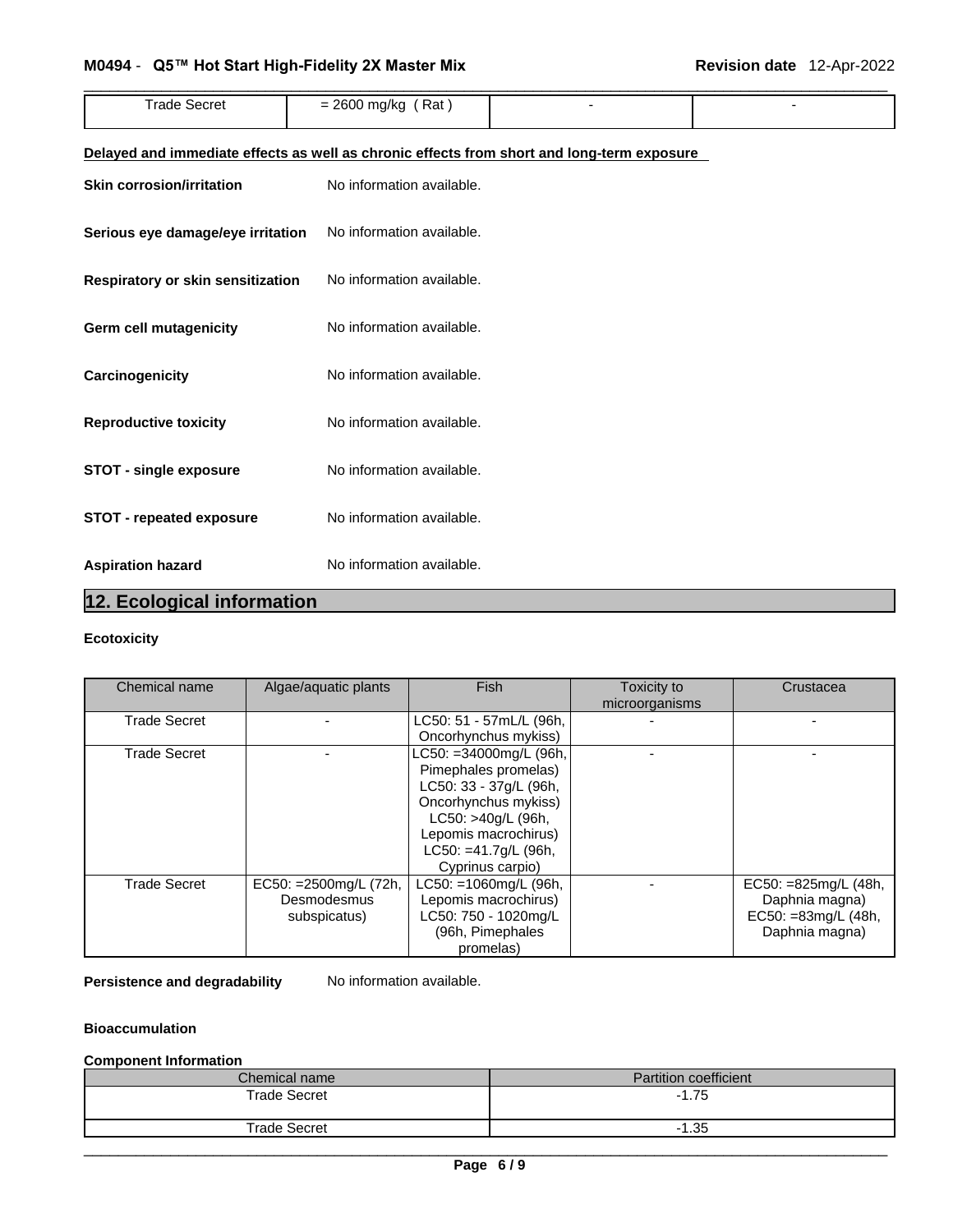**Mobility in soil** No information available.

**Other adverse effects** No information available.

| 13. Disposal considerations            |                                                                                                                    |  |
|----------------------------------------|--------------------------------------------------------------------------------------------------------------------|--|
| Waste treatment methods                |                                                                                                                    |  |
| Waste from residues/unused<br>products | Dispose of in accordance with local regulations. Dispose of waste in accordance with<br>environmental legislation. |  |
| Contaminated packaging                 | Do not reuse empty containers.                                                                                     |  |

## **14. Transport information**

| <b>DOT</b>  | Not regulated |
|-------------|---------------|
| <b>TDG</b>  | Not regulated |
| <b>MEX</b>  | Not regulated |
| ICAO (air)  | Not regulated |
| <b>IATA</b> | Not regulated |
| <b>IMDG</b> | Not regulated |
| <b>RID</b>  | Not regulated |
| <b>ADR</b>  | Not regulated |
| <b>ADN</b>  | Not regulated |

## **15. Regulatory information**

**Regulatory information**

**International Regulations**

**The Montreal Protocol on Substances that Deplete the Ozone Layer** Not applicable

**The Stockholm Convention on Persistent Organic Pollutants** Not applicable

**The Rotterdam Convention** Not applicable

**International Inventories**

**TSCA Contact supplier for inventory compliance status.** 

\*Contact supplier for details. One or more substances in this product are either not listed on the US TSCA inventory, listed on the confidential US TSCA inventory or are otherwise exempted from inventory listing requirements

| <b>DSL/NDSL</b>      | Contact supplier for inventory compliance status. |
|----------------------|---------------------------------------------------|
| <b>EINECS/ELINCS</b> | Contact supplier for inventory compliance status. |
| <b>ENCS</b>          | Contact supplier for inventory compliance status. |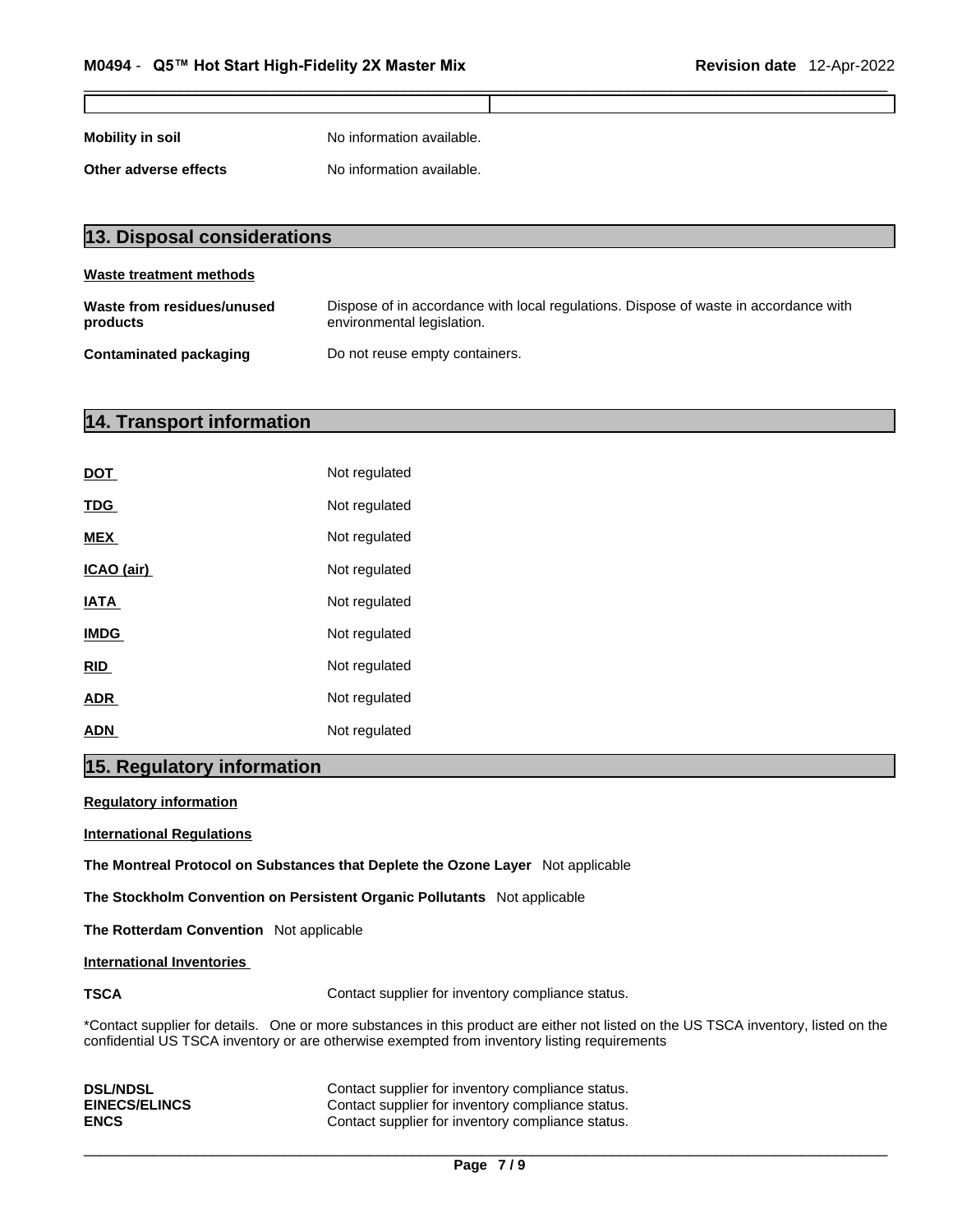| <b>IECSC</b> | Contact supplier for inventory compliance status. |
|--------------|---------------------------------------------------|
| <b>KECL</b>  | Contact supplier for inventory compliance status. |
| <b>PICCS</b> | Contact supplier for inventory compliance status. |
| <b>AIIC</b>  | Contact supplier for inventory compliance status. |
| <b>NZIoC</b> | Contact supplier for inventory compliance status. |

 **Legend:** 

 **TSCA** - United States Toxic Substances Control Act Section 8(b) Inventory

 **DSL/NDSL** - Canadian Domestic Substances List/Non-Domestic Substances List

 **EINECS/ELINCS** - European Inventory of Existing Chemical Substances/European List of Notified Chemical Substances

 **ENCS** - Japan Existing and New Chemical Substances

 **IECSC** - China Inventory of Existing Chemical Substances

 **KECL** - Korean Existing and Evaluated Chemical Substances

- **PICCS**  Philippines Inventory of Chemicals and Chemical Substances
- **AICS**  Australian Inventory of Chemical Substances

 **NZIoC** - New Zealand Inventory of Chemicals

## **US Federal Regulations**

## **SARA 313**

Section 313 of Title III of the Superfund Amendments and Reauthorization Act of 1986 (SARA). This product does not contain any chemicals which are subject to the reporting requirements of the Act and Title 40 of the Code of Federal Regulations, Part 372.

## **SARA 311/312 Hazard Categories**

Should this product meet EPCRA 311/312 Tier reporting criteria at 40 CFR 370, refer to Section 2 of this SDS for appropriate classifications.

#### **CWA (Clean WaterAct)**

This product does not contain any substances regulated as pollutants pursuant to the Clean Water Act (40 CFR 122.21 and 40 CFR 122.42).

#### **CERCLA**

This material, as supplied, does not contain any substances regulated as hazardous substances under the Comprehensive Environmental Response Compensation and Liability Act (CERCLA) (40 CFR 302) or the Superfund Amendments and Reauthorization Act (SARA) (40 CFR 355). There may be specific reporting requirements at the local, regional, or state level pertaining to releases of this material.

### **US State Regulations**

#### **California Proposition 65**

This product does not contain any Proposition 65 chemicals.

## **U.S. State Right-to-Know Regulations**

| Chemical name       | New Jersey | <b>Massachusetts</b> | Pennsylvania |
|---------------------|------------|----------------------|--------------|
| <b>Trade Secret</b> |            |                      |              |
| <b>Trade Secret</b> |            |                      |              |
| <b>Trade Secret</b> |            |                      |              |

## **U.S. EPA Label Information**

**EPA Pesticide Registration Number** Not applicable

## **16. Other information**